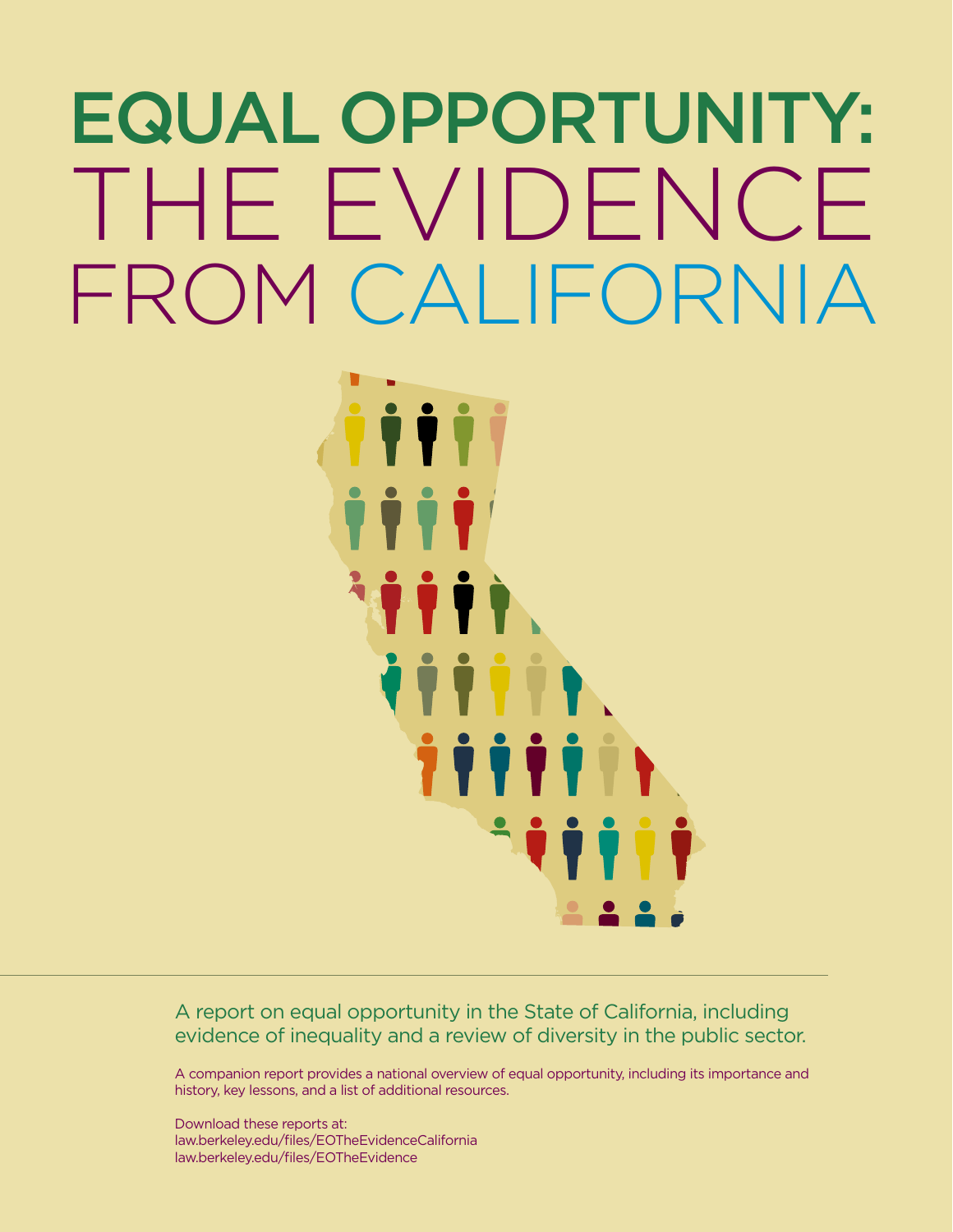# EQUALITY IN CALIFORNIA

# Opportunity and Disparity

Although all people face challenges, there is ample evidence that California's women and people of color still face significant barriers to opportunities.

# CALIFORNIA AND EQUAL **OPPORTUNITY**

Equal opportunity is deeply rooted in the American ideals of fairness, justice, and equality. Programs to meet the goals of equal opportunity seek to realize these basic values. Moreover, equal opportunity not only helps individuals but also helps communities in need and benefits our larger society.

In California, people of color and women continue to face discrimination and disparity. However, the use of equal opportunity programs has been curtailed by Proposition 209. Passed by voters on November 5, 1996, Proposition 209 forbids the use of traditional affirmative action programs in the public sector. Despite numerous legal challenges, as of 2012, Proposition 209 is the law in California.

It has been over fifteen years since the passage of Proposition 209, allowing for a thorough review of its impact in California. This report examines the current state of equal opportunity in California in public education, employment, and contracting. It highlights the areas where opportunity continues to be limited or reduced in the years since the passage of Proposition 209. Additional details are available in the companion report, Equal Opportunity: The Evidence (law.berkeley. edu/files/EOTheEvidence).

# Californians Today

California was one of the first and remains the largest state in which people of color outnumber non-Hispanic Whites (White (NH)). The White (NH) and African American populations are both lower than the national average, but all other groups are represented at higher rates. Together, women and people of color constitute 80% of California's population.



*2010 Census Summary File 2, Tables PCT3 and PCT4* U.S. Census Bureau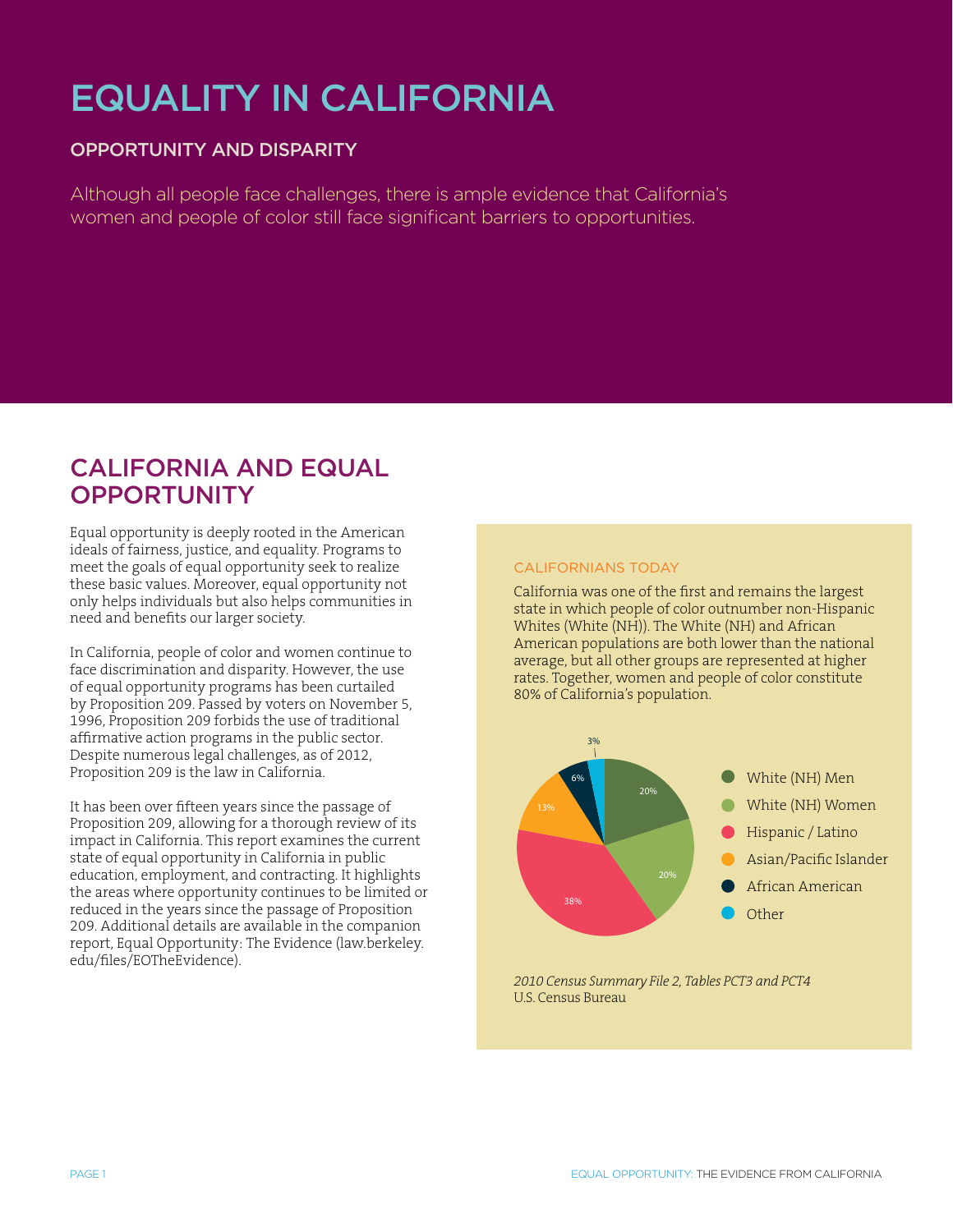# Unemployment Rate

# EVIDENCE OF INEQUALITY

Regrettably, though progress has been made, there is ample evidence that equality remains elusive for some Californians. In fact, women and people of color face disparity and discrimination in employment, homeownership, poverty rates, and education.

# Unemployment Rates

The unemployment rate was substantially higher for African Americans and Hispanic/Latinos in 2010 than for Whites (NH).



*Employment Status of the Civilian Noninstitutional Population by Sex, Race, Hispanic or Latino Ethnicity, Marital Status, and Detailed Age, 2010 Annual Averages* Bureau of Labor Statistics [www.bls.gov/lau/table14full10.pdf](http://www.bls.gov/lau/table14full10.pdf)

# **COMPENSATION**

In California, between 2006 and 2010 for full-time employees, women earned, on average, almost \$8,500 0% less per year compared to men (\$49,517 to \$41,036). White (NH) women, women of color, and men of color all earned substantially less per year than White (NH) men.

20%





Source: U.S. Census Bureau, 2006-2010 American Community Survey

.<br>Median Earnings in the past 12 Months (in 2010 Inflation-Adjusted *Dollars) by Sex by Work Experience in the Past 12 Months for the Population 16 Years and Over with Earnings in the Past 12 Months* U.S. Census Bureau, 2006-2010 American Community Survey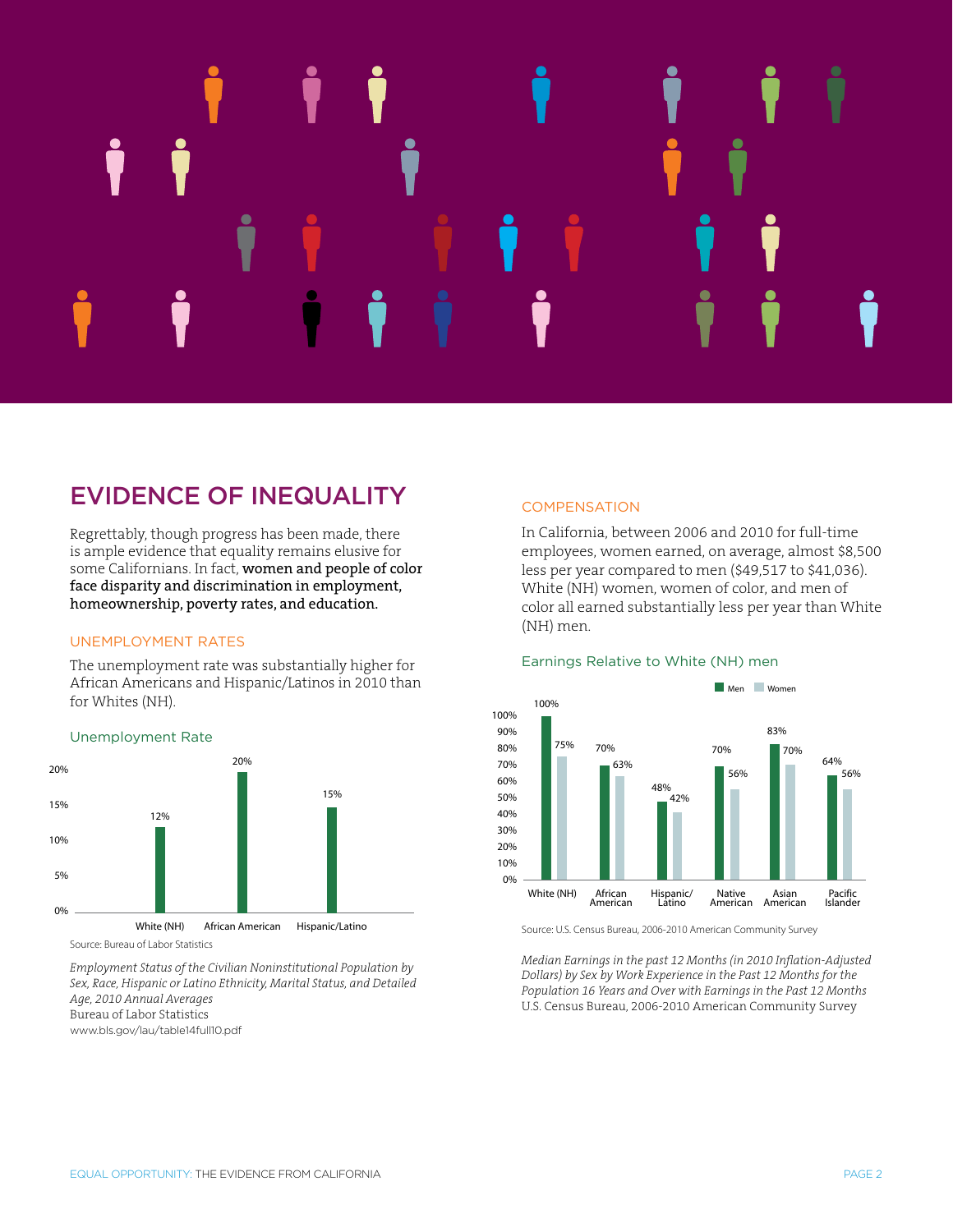# EQUALITY IN CALIFORNIA

# Opportunity and Disparity

### POVERTY

In 2009/2010, people of color in California were much more likely to live in poverty. The poverty rates for both African Americans and Hispanic/Latinos were each more than double the rate for Whites (NH).

56%

56%

### Population in Poverty



Source: Urban Institute and Kaiser Commission on Medicaid and the Uninsured analysis of U.S. Census Bureau data

### *Poverty Rate by Race/Ethnicity, States (2009-2010)*

Urban Institute and Kaiser Commission on Medicaid and the Uninsured estimates based on the Census Bureau's March 2010 and 2011 Current Population Survey (CPS: Annual Social and Economic Supplements)

http://www.statehealthfacts.org/comparebar.jsp?ind=14&cat=1

### HOMEOWNERSH

15%

In 2010, people of color were less likely to own their own homes. Only 45% of people of color were homeowners relative to 64% of Whites (NH).

### *Homeownership by Race*

Corporation for Enterprise Development, Assets and Opportunity Scorecard, Analysis of 2010 American Community Survey scorecard.assetsandopportunity.org/2012/measure/homeownershipby-race?state=ca

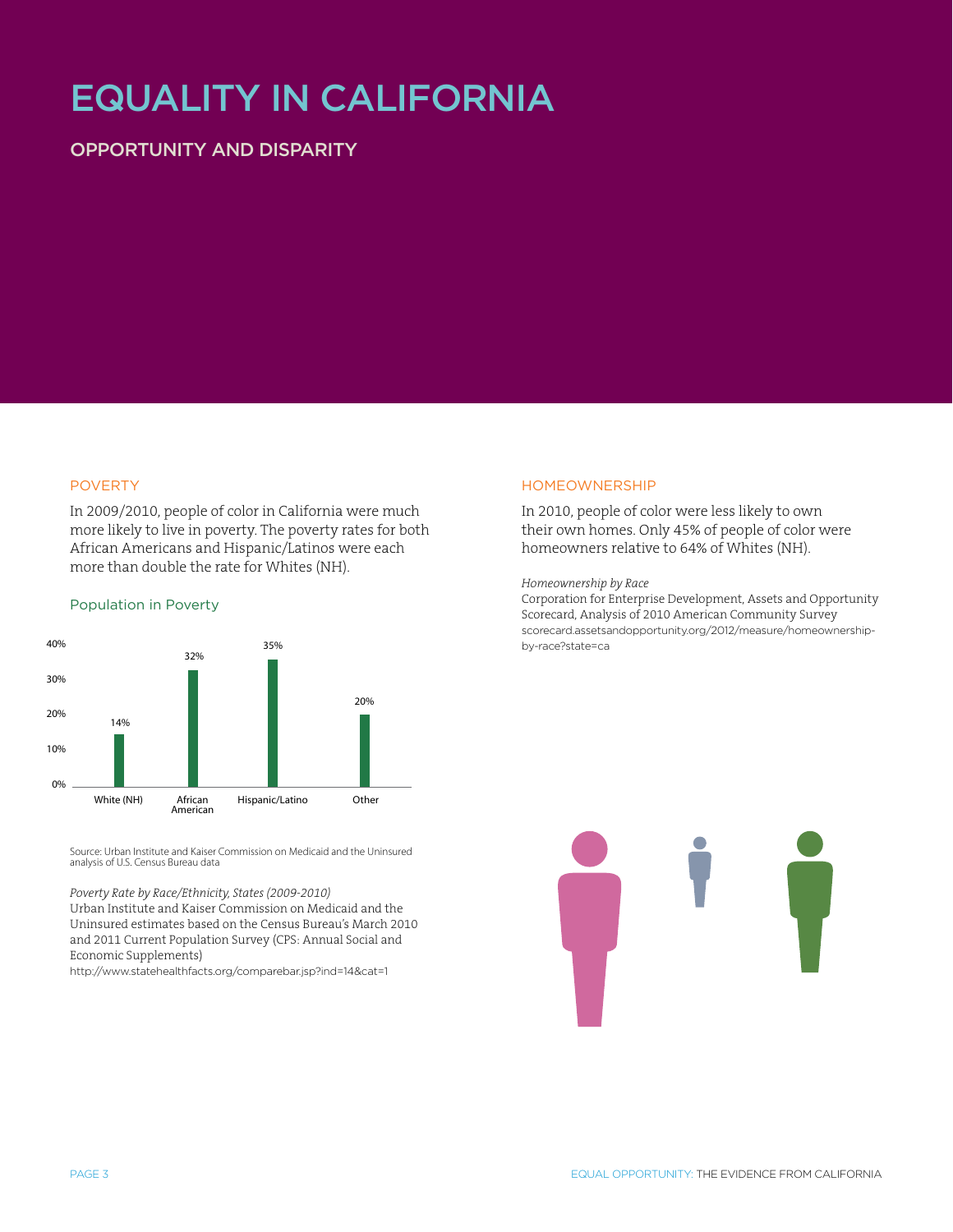# 12% Students Enrolled in Well-resourced, High-performing Schools 45% 40% 36% 19% 19%

### EDUCATION Earnings Relative to White (NH) men

Native Americans, African Americans, and Hispanic/ Latinos were less likely to be enrolled in well-resourced, high-performing schools in California.



# Students Enrolled in Well-resourced, High-Performing Schools

Source: Schott Foundation for Public Education analysis of National Assessment for Education Progress data (redesigned by authors) ichott Foundation for P

On the other hand, Asian Americans, Native on the other name, *Histari Intericans*, name Americans are overrepresented in poorly-resourced, low-performing schools relative to White (NH) students.

Students Enrolled in Poorly-resourced, Lowperforming Schools



Source: Schott Foundation for Public Education analysis of National Assessment for Education Progress data (redesigned by authors)

*State Data and Analysis: California*

Schott Foundation for Public Education, National Opportunity to Learn Campaign

[www.otlstatereport.org/states/california](http://www.otlstatereport.org/states/california)

Additionally, as of 2008, the diversity of teachers and principals did not match the diversity of California's students, accounting for less than half of the diversity that would be expected given the student population. In California's K-12 public schools, people of color make up:

- 68% of the students
- 30% of the teachers
- 26% of the principals

*School and Staffing Survey (2007-2008 Academic Year)* National Center for Education Statistics

[nces.ed.gov/surveys/sass/tables/sass0708\\_2009321\\_s1s\\_03.asp](http://nces.ed.gov/surveys/sass/tables/sass0708_2009321_s1s_03.asp) (students) [nces.ed.gov/surveys/sass/tables/sass0708\\_2009324\\_t1s\\_02.asp](http://nces.ed.gov/surveys/sass/tables/sass0708_2009324_t1s_02.asp) (teachers) [nces.ed.gov/surveys/sass/tables/sass0708\\_2009323\\_p1s\\_02.asp](http://nces.ed.gov/surveys/sass/tables/sass0708_2009323_p1s_02.asp) (principals)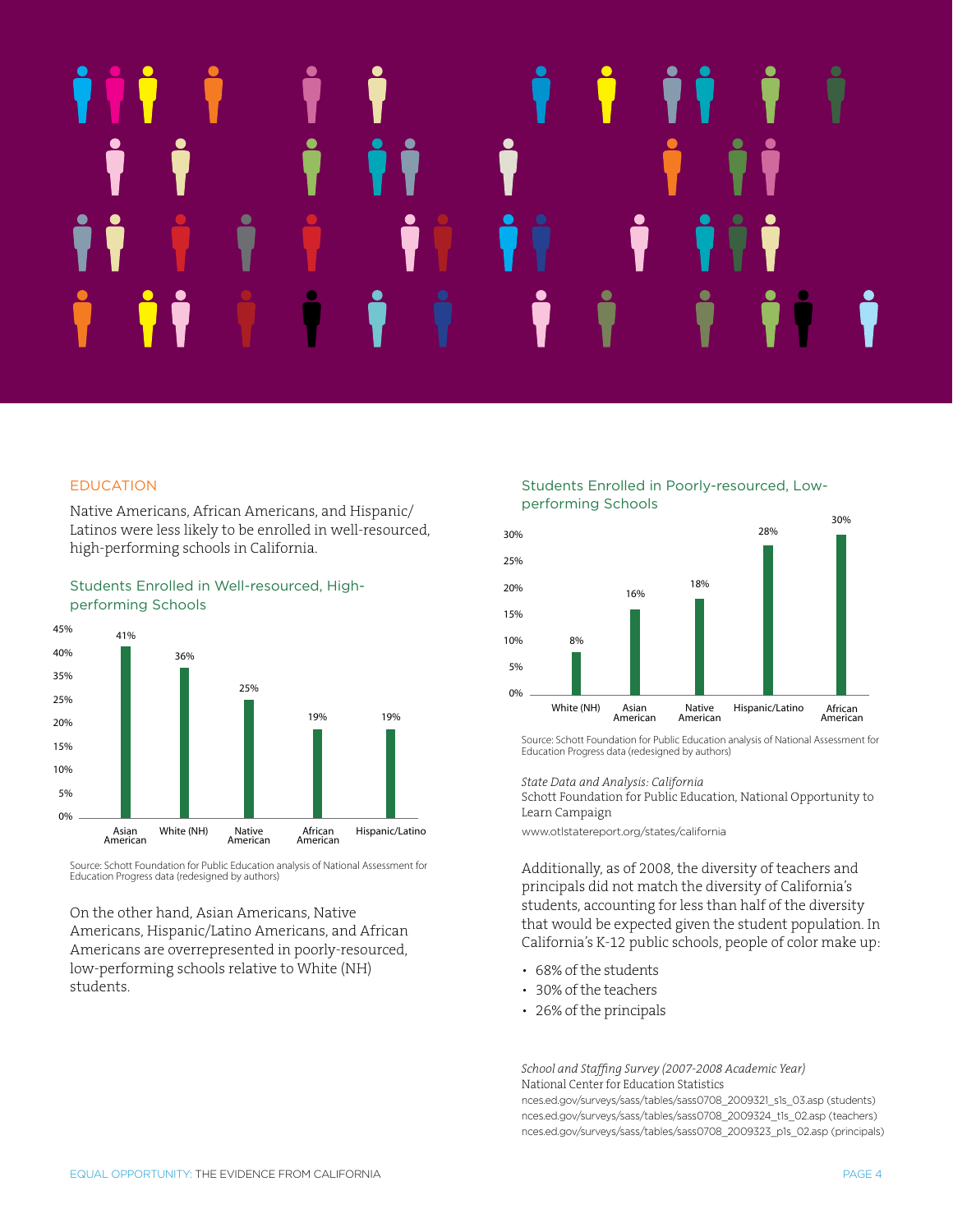# DIVERSITY IN THE PUBLIC SECTOR

# THE AREAS DIRECTLY AFFECTED BY PROPOSITION 209

This section summarizes recent research about California's diversity in three areas that have been directly affected by Proposition 209: public contracting, education, and employment.

# PUBLIC CONTRACTING

Data from the California Department of Transportation (Caltrans) were used to analyze public contracting. One of the largest public contracting agencies in the state, Caltrans awarded over 2.8 billion dollars in 2011.

In 1995, then Governor Pete Wilson signed Executive Order W-124-95, which dismantled all equal opportunity efforts put into place by previous governors, including those being utilized for public contracts. After the passage of Proposition 209 in 1996, Caltrans eliminated its statewide affirmative action program, but continued to operate an equal opportunity program for federal awards as mandated by federal law. This Disadvantaged Business Enterprise (DBE) program supports equal opportunity for small businesses owned by people of color and women.

During the 1980s and early 1990s, when equal opportunity programs were widely utilized, awards to businesses owned by people of color and women rose, reaching a high of 28% in 1994. After equal opportunity programs were dismantled or scaled back in 1995-96, awards to people of color and women plummeted. Awards fell to less than 10% by 1998 and have never recovered, despite California's increasing diversity during this time.

Although supporters of Proposition 209 claimed it would create equal opportunity, female contractors and contractors of color believe that it failed to address the root causes of the discrimination and disparity they faced. In fact, they note that it appears to have had a chilling effect on contracting diversity in the state. For example, one female contractor noted:

*"When Proposition 209 passed, I was working on \$200,000 worth of projects. The day after Proposition 209 passed, the senior project manager walked up to me and said, 'Hey, Prop 209 passed, and we don't have to use you anymore.'"*

Starting in 2006, awards fell even further when Caltrans suspended its race-conscious DBE program in order to avoid a lawsuit by equal opportunity opponents. The program was re-implemented in 2009 after a disparity study provided support for the program, at which point awards to people of color- and women-owned businesses started to rebound.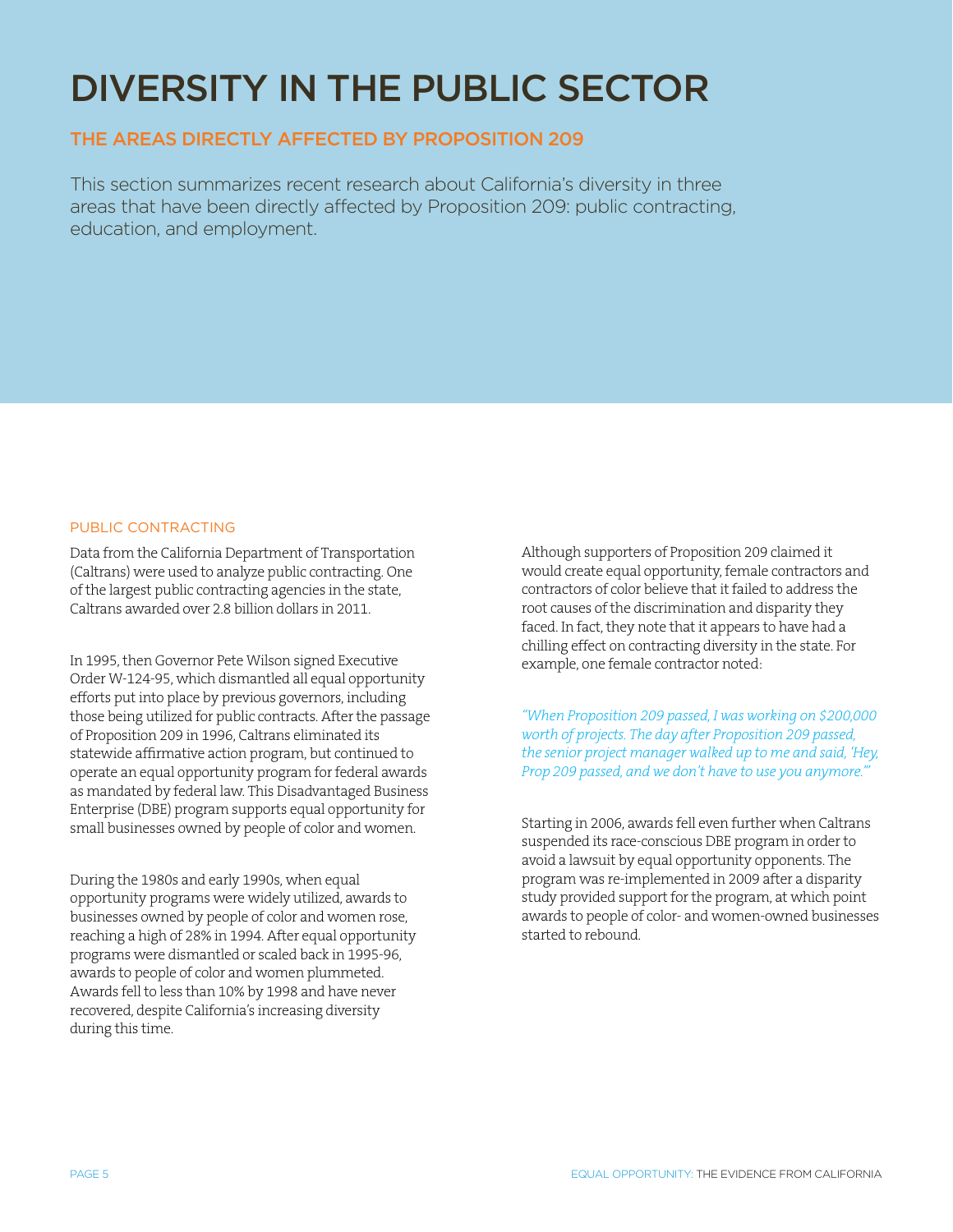# 1111111111 **HIPPE TIT** T T T T T T T T T T T T T <u>ŶŶŶŶŶŶŶŶŶŶŶŶŶŶŶŶŶŶŶŶŶŶŶŶ</u>

# Awards to Businesses Owned by People of Color and Women



Source: Caltrans

### DISPARITY STUDIES

A disparity study measures the amount of public contracting dollars that might be expected to go to businesses owned and operated by people of color and women in a non-discriminatory environment compared to what they actually receive.

In a study published in 2007, disparity was assessed both for federal and state awards. For federal awards, Caltrans operated an equal opportunity program per federal law. For state awards, Caltrans ceased operating its equal opportunity program after the passage of Proposition 209.

The study found evidence of disparity for both federal and state awards. The rates of disparity were two to three times higher for state awards, suggesting reduced opportunities for people of color- and women-owned businesses as a result of eliminating 10% the equal opportunity program. Caltrans is currently commissioning a second disparity study.

Availability and Disparity Study: California Department *of Transportation* BBC Research & Consulting for Caltrans [www.dot.ca.gov/hq/bep/study/disparity\\_study.htm](http://www.dot.ca.gov/hq/bep/study/disparity_study.htm)

*Free to Compete? Measuring the Impact of Proposition 209 on Minority Business Enterprises* Discrimination Research Center [www.law.berkeley.edu/files/thcsj/Free\\_to\\_Compete.pdf](http://www.law.berkeley.edu/files/thcsj/Free_to_Compete.pdf)

*A Vision Fulfilled? The Impact of Proposition 209 on Equal Opportunity for Women Business Enterprises* Thelton E. Henderson Center for Social Justice [www.law.berkeley.edu/files/thcsj/A\\_Vision\\_Fulfilled\\_Sept\\_2007.pdf](http://www.law.berkeley.edu/files/thcsj/A_Vision_Fulfilled_Sept_2007.pdf)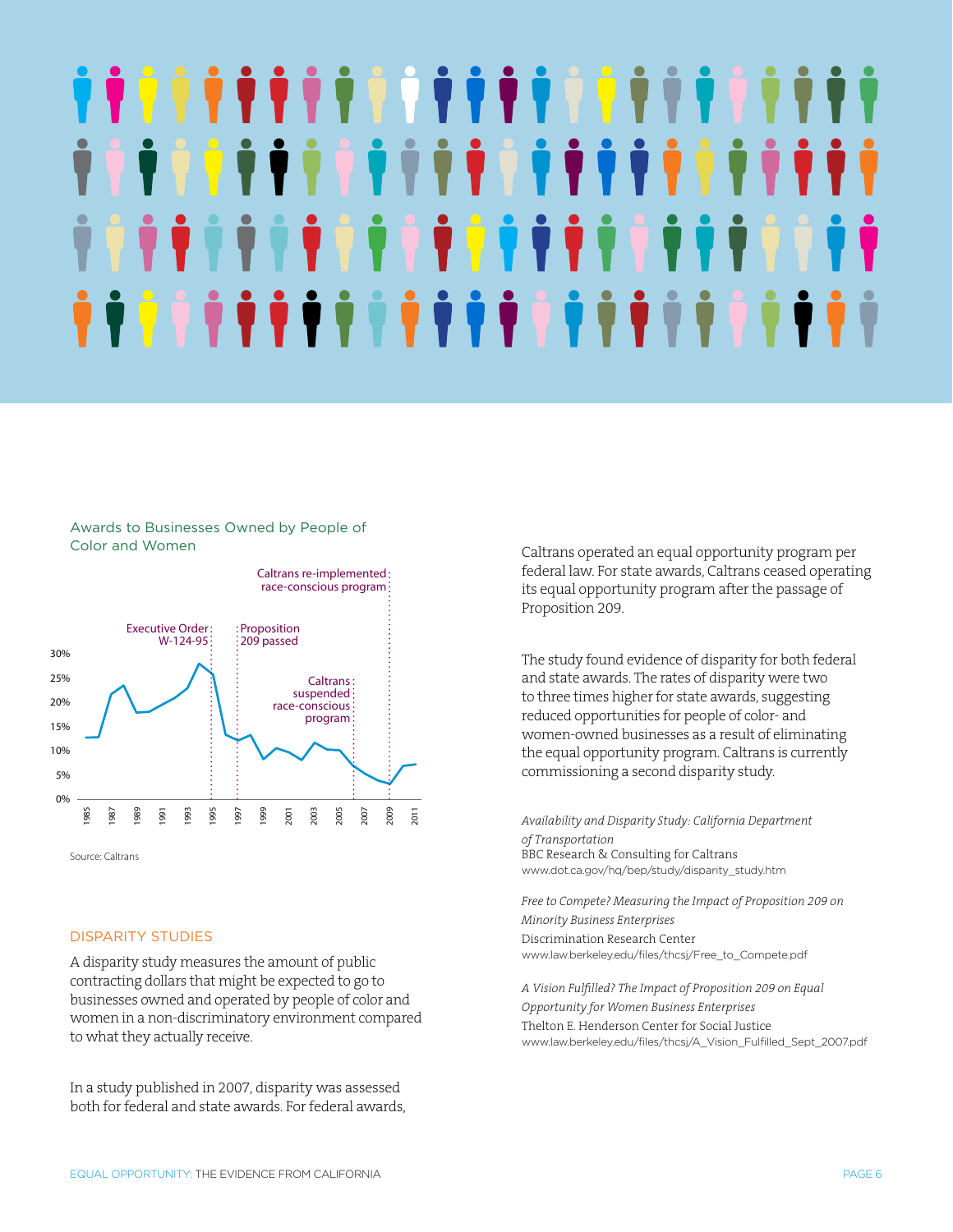# DIVERSITY IN THE PUBLIC SECTOR

THE AREAS DIRECTLY AFFECTED BY PROPOSITION 209

# PUBLIC HIGHER EDUCATION

California's public higher educational system includes the top-tier University of California (UC) system (10 campuses), the California State University (CSU) system (23 campuses), and the California Community College (CCC) system (109 campuses). Schools such as the University of California, Berkeley (UC Berkeley) and the University of California, Los Angeles (UCLA) are considered to be elite universities.

In 1995, the UC Board of Regents passed two policies (SP1 and SP2) that barred the consideration of race, ethnicity, and gender in the University of California system for student admissions, employment, and contracting. The community college and state college systems were also barred from using affirmative action by the passage of Proposition 209 in 1996.

After the passage of Proposition 209, the number of undergraduate and graduate students of color fell sharply at several schools, including UC Berkeley and UCLA. As of 2009 and 2010, the number of students of color has been increasing. However, much of this gain is due to the increasing diversity of the state's population, rather than a reduction in discrimination or the elimination of affirmative action.

A UC system examination of twenty years of data regarding underrepresented students of color (African Americans, Hispanic/Latinos, and Native Americans) highlights how these trends have changed over time. In 1989, the first year of available data, the gap between

graduating high school seniors and undergraduate enrollment for underrepresented students of color was 8%. This gap rose steadily for ten years and peaked at 26% in 2005. The gap remains high; in 2009, it was 23%.

The Gap Between UC Enrollment and High School Graduation Rates for Underrepresented Students of Color



Source: University of California

A review of enrollment rates at UC's graduate schools also offers evidence of disparity. African American and Hispanic/Latino enrollment at both UC Berkeley's and UCLA's law schools fell sharply after the passage of Proposition 209, erasing decades of gains in enrollment.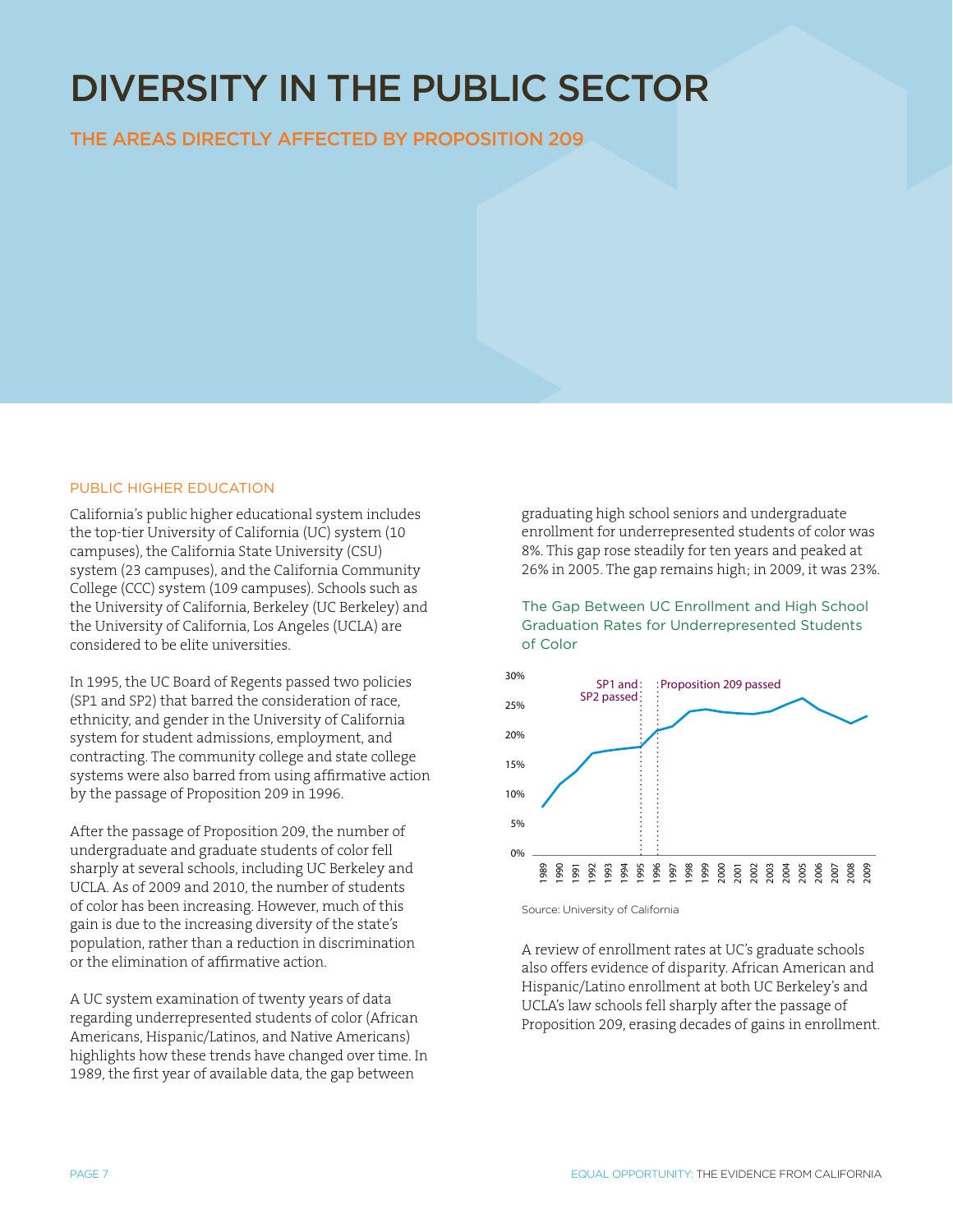| Percentage People of Color            |     |                 |           |            |            |
|---------------------------------------|-----|-----------------|-----------|------------|------------|
|                                       |     |                 | <b>UC</b> | <b>CSU</b> | <b>CCC</b> |
| <b>Graduating High School Seniors</b> | 64% | <b>Students</b> | 59%       | 50%        | 59%        |
| Californians aged 18 to 64            | 57% | Faculty         | 25%       | 29%        | 30%        |
|                                       |     | Administrators  | 18%       | 29%        | 30%        |

As the table above shows, people of color comprise 64% of high school graduates, but a somewhat smaller percentage of the undergraduates in the public higher education system. People of color are much less likely to be faculty or administrators relative to their share of the student population or adults aged 18 to 64 in California.

In the UC system, the high numbers of Asian American students mask the underrepresentation of African American, Hispanic/Latino, and Native American students relative to their percentage of graduating high school seniors.

Overall, Proposition 209 appears to have led to a reduction in the enrollment of students of color in California's higher education systems. The effect was most pronounced in the UC system. Although the diversity of California's public universities and colleges is increasing, particularly for Asian Americans, a significant portion of this is the result of the increasing diversity of high school seniors. The faculty and administrators of the public education system, however, do not reflect the student population or the population as a whole of the State of California.

*Equal Opportunity in Higher Education: The Past and Future of California's Proposition 209* Eds. Eric Grodsky & Michal Kurlaender

[www.hepg.org/hep/book/127/EqualOpportunityInHigherEducation](http://www.hepg.org/hep/book/127/EqualOpportunityInHigherEducation)

*The Struggle for Access from Sweatt to Grutter: A History of African American, Latino, and American Indian Law School Admissions, 1950–2000*

William C. Kidder [www.law.harvard.edu/students/orgs/blj/vol19/kidder.pdf](http://www.law.harvard.edu/students/orgs/blj/vol19/kidder.pdf)

Ralph J. Bunche Center for African American Studies [www.bunchecenter.ucla.edu/index.php/2012/05/bunche-research](http://www.bunchecenter.ucla.edu/index.php/2012/05/bunche-research-report/)[report/](http://www.bunchecenter.ucla.edu/index.php/2012/05/bunche-research-report/)

The University of California system [www.universityofcalifornia.edu/diversity/staff/career\\_](http://diversity.universityofcalifornia.edu/staff/career_workforce_2009.pdf) [workforce\\_2009.pdf](http://diversity.universityofcalifornia.edu/staff/career_workforce_2009.pdf) [www.ucop.edu/acadpersonnel/datamgmt/documents/allranks09\\_](http://www.ucop.edu/acadpersonnel/datamgmt/documents/allranks09_discipline_ethnicity_race.pdf) [discipline\\_ethnicity\\_race.pdf](http://www.ucop.edu/acadpersonnel/datamgmt/documents/allranks09_discipline_ethnicity_race.pdf) [www.universityofcalifornia.edu/diversity/documents/diversity](http://diversity.universityofcalifornia.edu/documents/diversity-accountability-report-and-appendix-0910.pdf)[accountability-report-and-appendix-0910.pdf](http://diversity.universityofcalifornia.edu/documents/diversity-accountability-report-and-appendix-0910.pdf)

The California State University system [www.calstate.edu/hr/employee-profile/documents/](http://www.calstate.edu/hr/employee-profile/documents/Fall2010CSUProfiles.pdf) [Fall2010CSUProfiles.pdf](http://www.calstate.edu/hr/employee-profile/documents/Fall2010CSUProfiles.pdf) [www.calstate.edu/as/stat\\_reports/2010-2011/feth01.htm](http://www.calstate.edu/as/stat_reports/2010-2011/feth01.htm)

The California Community College system [datamart.cccco.edu/Students/Enrollment\\_Status.aspx](http://datamart.cccco.edu/Students/Enrollment_Status.aspx) [employeedata.cccco.edu/statewide\\_summary\\_11.pdf](http://employeedata.cccco.edu/statewide_summary_11.pdf)

High School Graduation Rates

California Department of Education dq.cde.ca.gov/dataquest/GraduateReporting/GraduatesByEth.aspx?c Topic=Graduates&cChoice=StGrdbyEt&cYear=2008-09&level=State& cType=All&cGender=B&cGroup=G12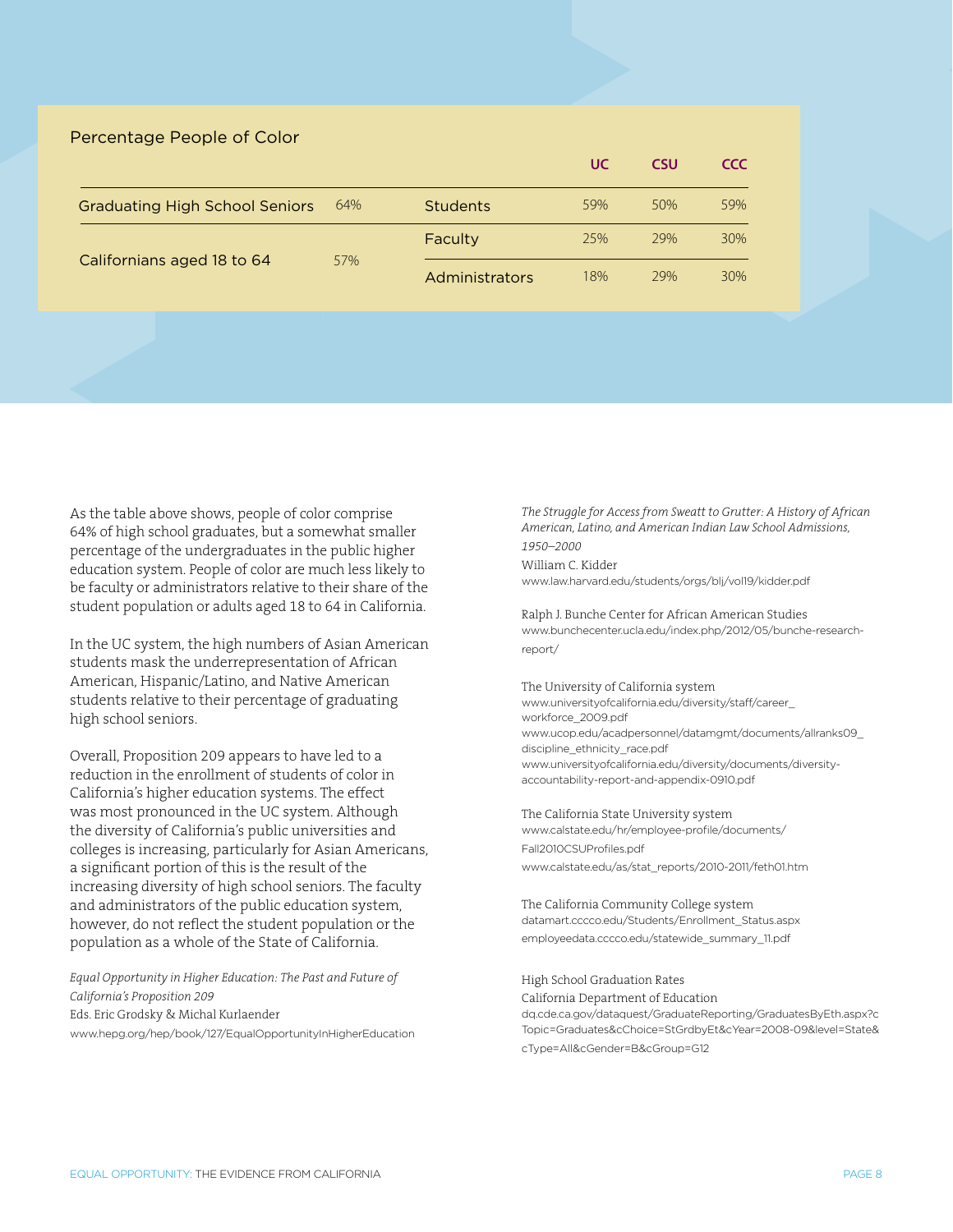# DIVERSITY IN THE PUBLIC SECTOR

# THE AREAS DIRECTLY AFFECTED BY PROPOSITION 209

### Public Employment

As of 2011, the State of California employed 216,261 people. This workforce was 48% White (NH) and 53% male. Research examining trends over time finds that people of color and women have been modestly underrepresented relative to the private sector and people between the ages of 18 to 64 in California.

Among people of color, African Americans were employed at higher rates and Hispanic/Latinos at lower rates than expected compared to their proportion of the population. As the State of California has grown more diverse, its public workforce has also grown more diverse.

The passage of Proposition 209 appears to have not significantly altered diversity in public sector employment. However, research suggests that diversity in the private sector decreased after Proposition 209's passage. This trend suggests that a statewide chilling effect may have occurred in employment, as it did in contracting, in which equal opportunity was devalued and decision makers may have been fearful to take race, ethnicity, or sex into consideration in order to remedy discrimination.

### COMPENSATION AND POSITION

Men of color and White (NH) women working for the State of California earned about 80% of the compensation of White (NH) men, while women of color earned less than 70% of White (NH) men.

# Compensation of State of California Employees



White (NH) men are particularly overrepresented in high-level executive positions (called Career Executive Assignment positions), which come with increased responsibilities and compensation. Men and women of color continue to be underrepresented in these high-level positions, though White (NH) women have shown steady gains in this area.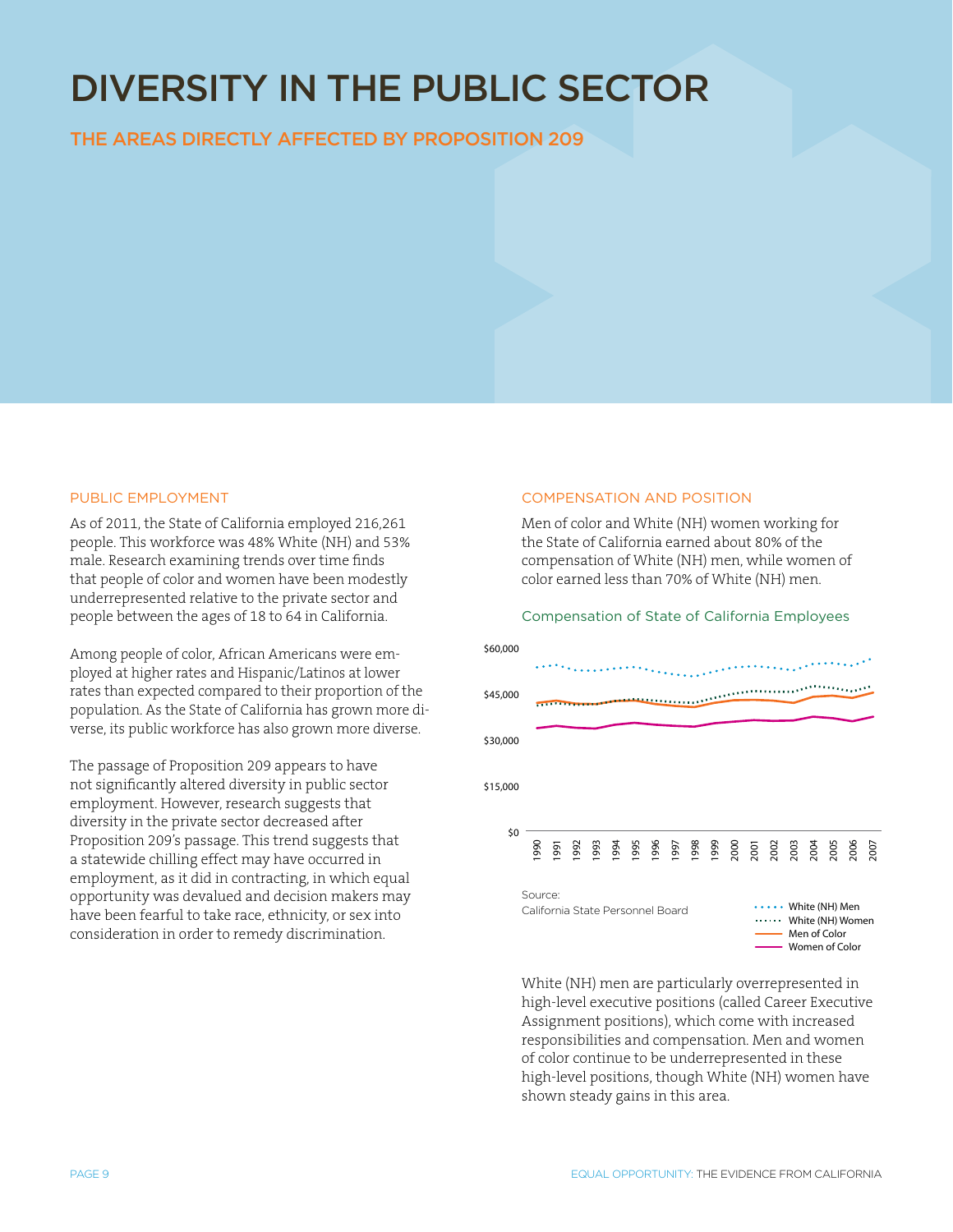Overall, research suggests that Proposition 209 had a limited impact on public employment. Although public employment overall in California is diverse, women of color, men of color, and White (NH) women still earn less than their White (NH) male counterparts, and people of color continue to struggle to reach top positions.

*Annual Census of Employees in the State Civil Service: 2010 – 2011 Fiscal Year* California State Personnel Board [www.spb.ca.gov/WorkArea/showcontent.aspx?id=7120](http://www.spb.ca.gov/WorkArea/showcontent.aspx%3Fid%3D7120)

*Proposition 209 and Public Employment in California: Trends in Workforce Diversity.* 

Thelton E. Henderson Center for Social Justice at Berkeley Law. [www.law.berkeley.edu/files/September\\_2008\\_Proposition\\_209\\_and\\_](http://www.law.berkeley.edu/files/September_2008_Proposition_209_and_Public_Employment_-_Workforce_Diversity.pdf) [Public\\_Employment\\_-\\_Workforce\\_Diversity.pdf](http://www.law.berkeley.edu/files/September_2008_Proposition_209_and_Public_Employment_-_Workforce_Diversity.pdf)

*The Impact of Proposition 209 on Public Employment in California Michael Sumner*

www.law.berkeley.edu/files/Prop209EmploymentCAERP.ppt

*Myers, C.K. (2007). "A Cure for Discrimination? Affirmative Action and the Case of California's Proposition 209." Industrial & Labor Relations Review. 60(3), 379-396*

*U.S. Census Bureau* [www2.census.gov/govs/apes/10stca.txt](http://www2.census.gov/govs/apes/10stca.txt) [www2.census.gov/govs/apes/10locca.txt](http://www2.census.gov/govs/apes/10locca.txt)

# **SUMMARY**

There is ample evidence that disparity is still prevalent in the State of California. While there are some promising trends in the public sector, it is clear that discrimination and disparity have not yet been fully remedied in housing, education, employment, and other sectors.

Though the research results are complex, the passage of Proposition 209 in 1996 (and additional anti-equal opportunity policies in higher education and contracting) appear to have limited opportunities in the State of California for people of color and women.

For an overview of equal opportunity at the national level and details on current research in states where equal opportunity efforts have been limited, please see the companion packet to this report:

Equal Opportunity: The Evidence [law.berkeley.edu/files/EOTheEvidence](http://www.law.berkeley.edu/files/thcsj/EOTheEvidence.pdf)